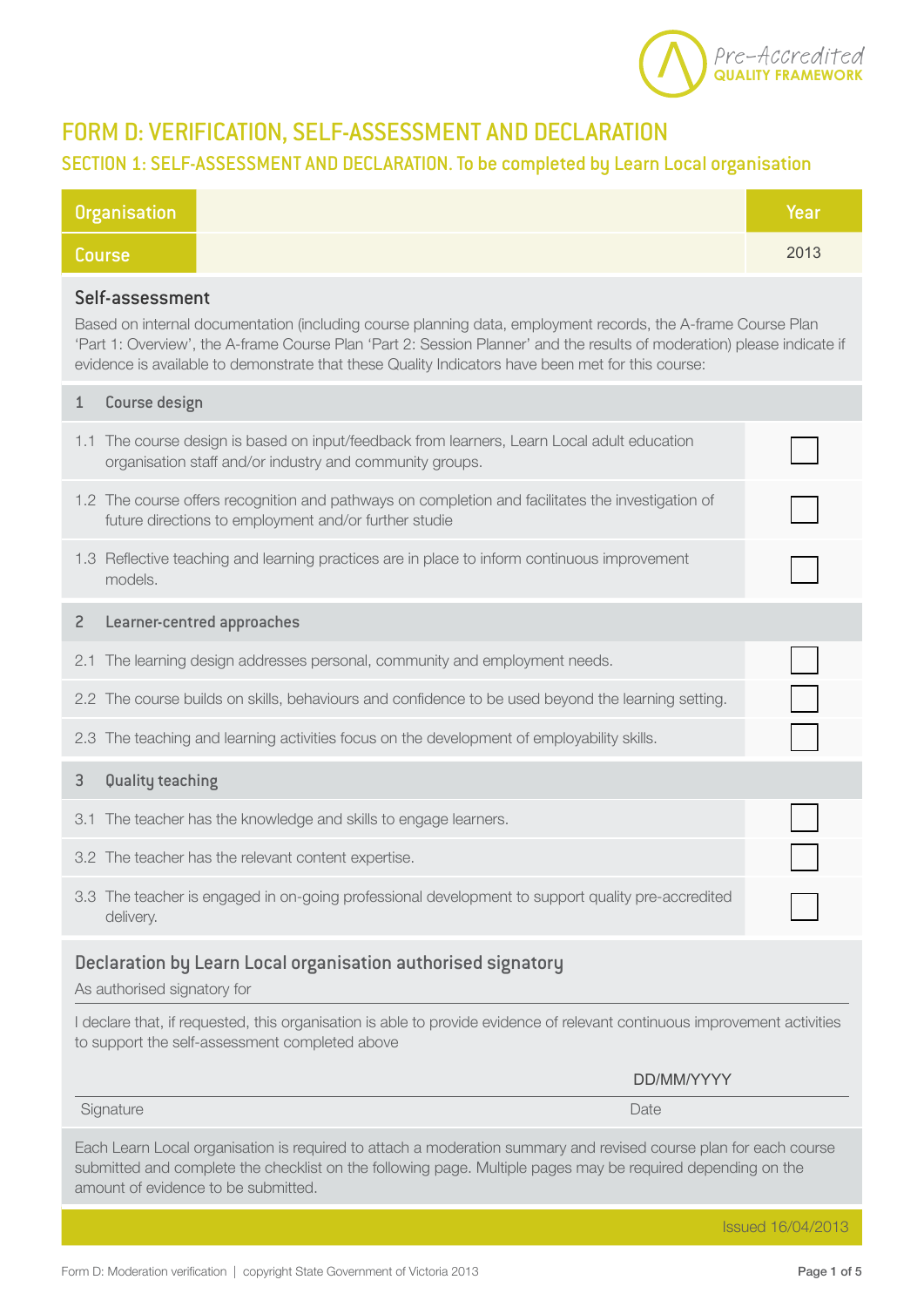

#### SECTION 2: VERIFICATION CHECKLIST. To be completed by Learn Local organisation

Course category and title should match that used on the delivery plan submitted to the ACFE Board

| <b>Course category</b>                           |                                                                                   |                          |
|--------------------------------------------------|-----------------------------------------------------------------------------------|--------------------------|
| <b>Course title</b>                              |                                                                                   |                          |
| <b>Document</b>                                  | Format                                                                            | <b>Attached</b>          |
| <b>Moderation Summary</b>                        | Form completed and action plan provides evidence of ongoing action                |                          |
| Course Plan<br>Initial version<br>Latest version | Quality Indicators addressed<br>Moderation recommendations incorporated           |                          |
| <b>Course category</b>                           |                                                                                   |                          |
| <b>Course title</b>                              |                                                                                   |                          |
| <b>Resource</b>                                  | Key indicators/evidence                                                           | <b>Attached</b>          |
| <b>Moderation Summary</b>                        | Form completed and action plan provides evidence of ongoing action                |                          |
| Course Plan<br>Initial version<br>Latest version | Quality Indicators addressed<br>Moderation recommendations incorporated           |                          |
| Course category                                  |                                                                                   |                          |
| <b>Course title</b>                              |                                                                                   |                          |
| Resource                                         | Key indicators/evidence                                                           | <b>Attached</b>          |
| <b>Moderation Summary</b>                        | Form completed and action plan provides evidence of ongoing action                |                          |
| Course Plan<br>Initial version<br>Latest version | Quality Indicators addressed<br>Moderation recommendations incorporated           |                          |
| required size of submission.                     | Learn Local organisation must submit multiple pages of this form depending on the | <b>Issued 16/04/2013</b> |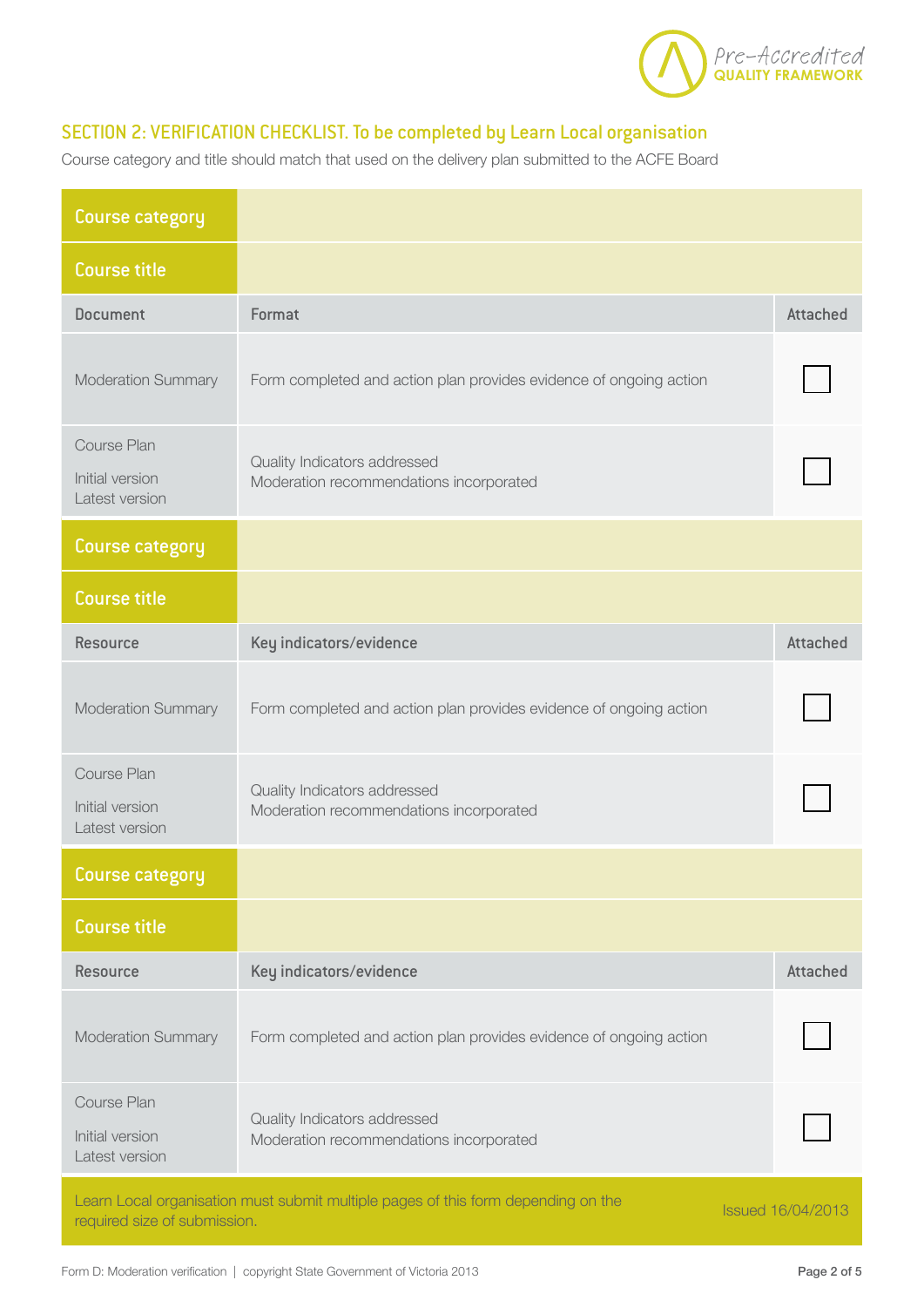

#### SECTION 3: VERIFICATION REPORT. To be completed by verifier / regional office

| Moderation process completed Board directions<br>- sample provided is equal to table as a                             | ves/<br>no |
|-----------------------------------------------------------------------------------------------------------------------|------------|
| Moderation process completed per ACFE Board directions<br>- sample provided is equal to or above sample size required | yes / no   |
| Moderation process completed per ACFE Board directions<br>- sample provided includes course category requested        |            |

#### 3.1 Verification checklist and comments

| <b>Documentation</b>      | <b>Verification evidence</b>                                                                                    | <b>Checked</b> |
|---------------------------|-----------------------------------------------------------------------------------------------------------------|----------------|
| <b>Moderation Summary</b> | Has been supplied for each course                                                                               |                |
| <b>Moderation Summary</b> | Includes signatures of at least two participants                                                                |                |
| <b>Moderation Summary</b> | Lists continuous improvement actions and gives due dates                                                        |                |
| <b>Moderation Summary</b> | Indicates that continuous improvement actions have been completed                                               |                |
| <b>Moderation Summary</b> | Has been signed by manager                                                                                      |                |
| <b>Course Plan</b>        | Has been completed                                                                                              |                |
| Course Plan               | Includes details of course design planning and input                                                            |                |
| Course Plan               | Confirms teachers' content and learner engagement skills knowledge                                              |                |
| Course Plan               | Includes evidence of improvement as a result of the moderation process as<br>outlined in the Moderation Summary |                |
| Course Plan               | Is current (i.e. issue date/version has been revised in line with moderation<br>actions)                        |                |

Feedback for Learn Local organisation, including due dates for any resubmission:

DD/MM/YYYY

Completed by: Date: Date: Date: Date: Date: Date: Date: Date: Date: Date: Date: Date: Date: Date: Date: Date: Date: Date: Date: Date: Date: Date: Date: Date: Date: Date: Date: Date: Date: Date: Date: Date: Date: Date: Date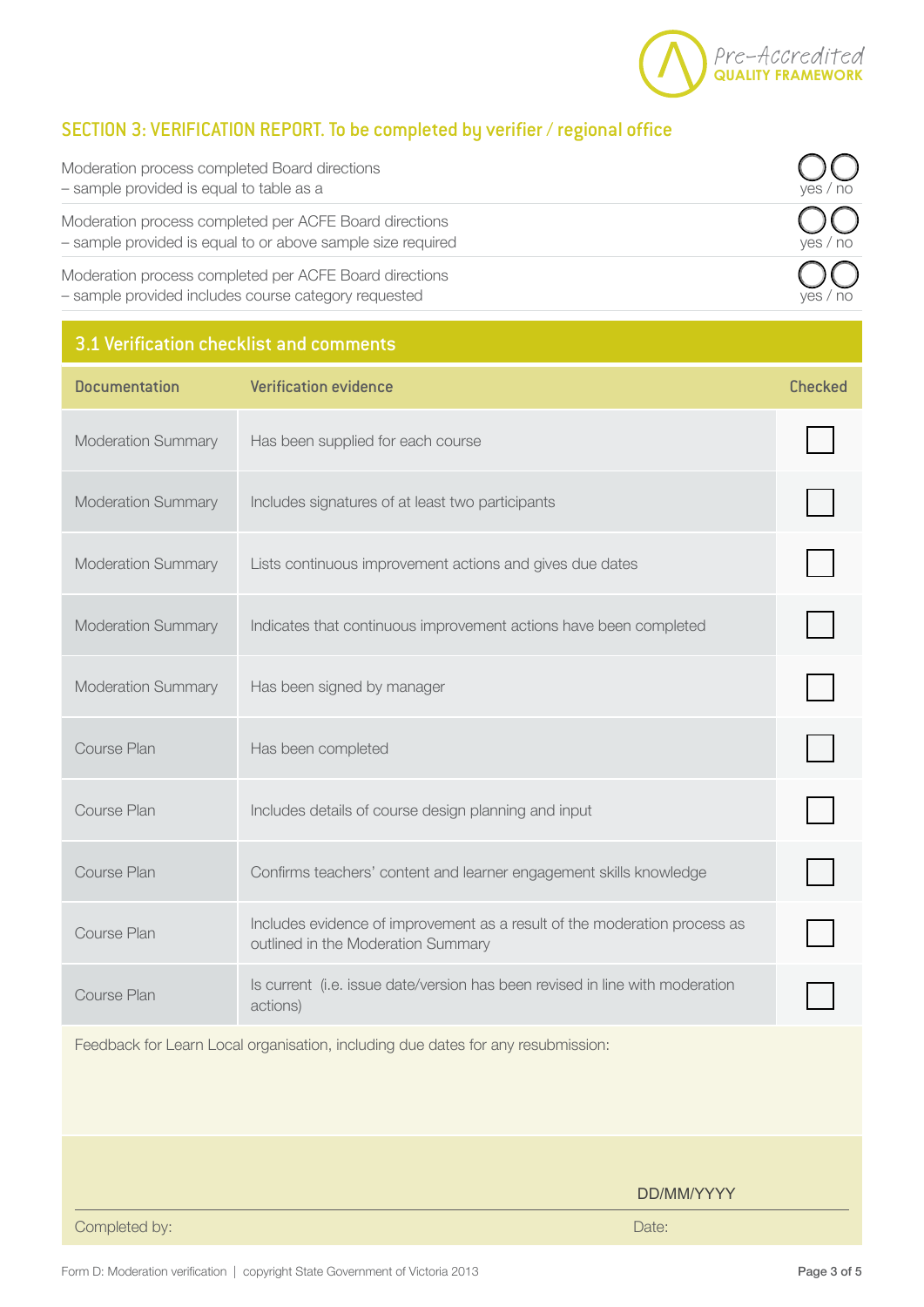

# 3.2 Regional office administration checklist

| <b>Action</b>                                                                   |            | <b>Checked</b>           |
|---------------------------------------------------------------------------------|------------|--------------------------|
| Feedback for Learn Local organisation completed in full                         |            |                          |
| Resubmission due date (if required)                                             |            | DD MM/YY                 |
| Resubmission date received (if required)                                        |            | DD MM/YY                 |
| Verification successfully completed on:                                         |            | DD MM/YY                 |
| Confirmation of satisfactory verification forwarded to Learn Local organisation |            |                          |
| Comments:                                                                       |            |                          |
|                                                                                 |            |                          |
|                                                                                 | DD/MM/YYYY |                          |
| Completed by:                                                                   | Date:      |                          |
|                                                                                 |            | <b>Issued 16/04/2013</b> |